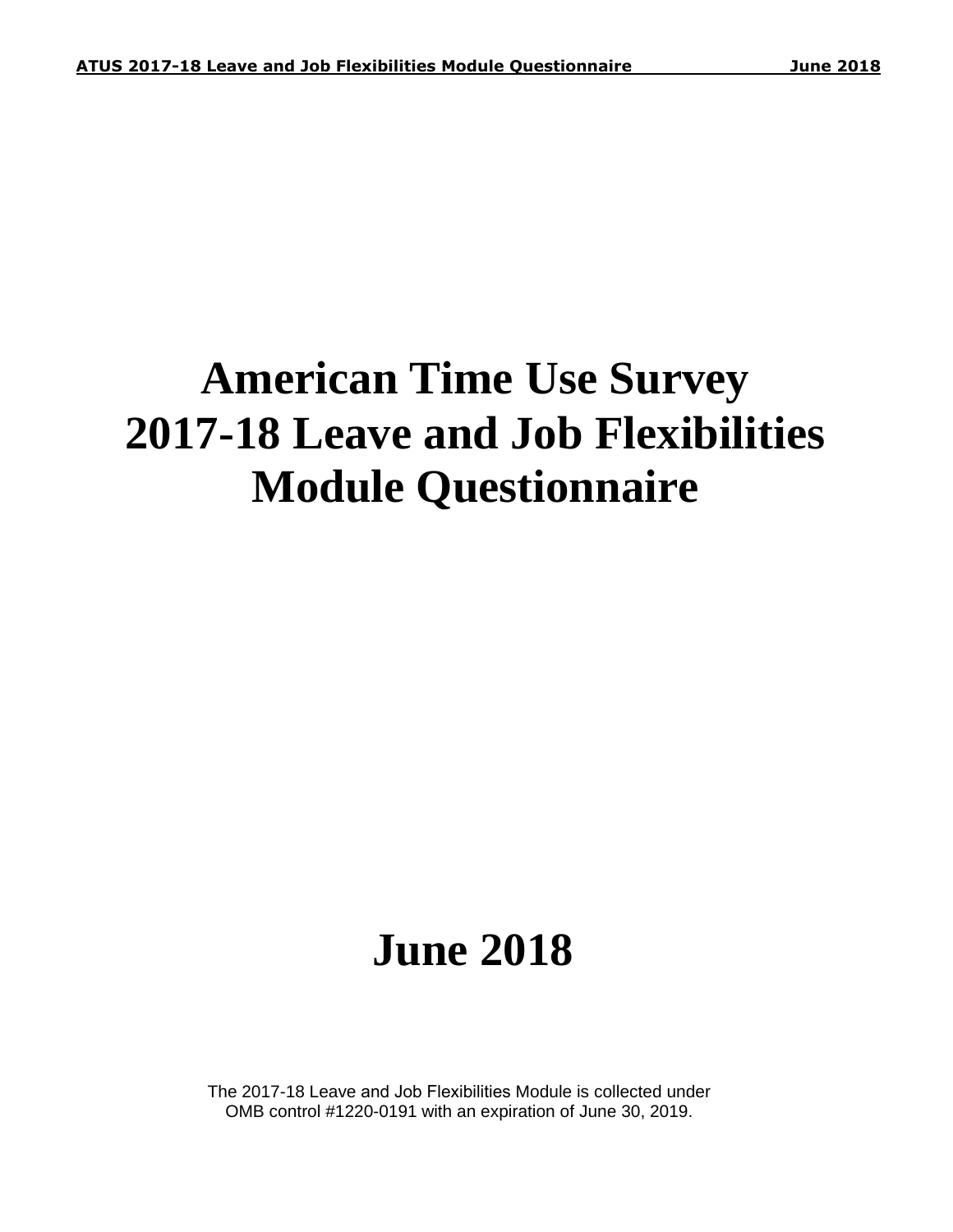## **2017-18 Leave and Job Flexibilities Module Questionnaire**

## **Table of Contents**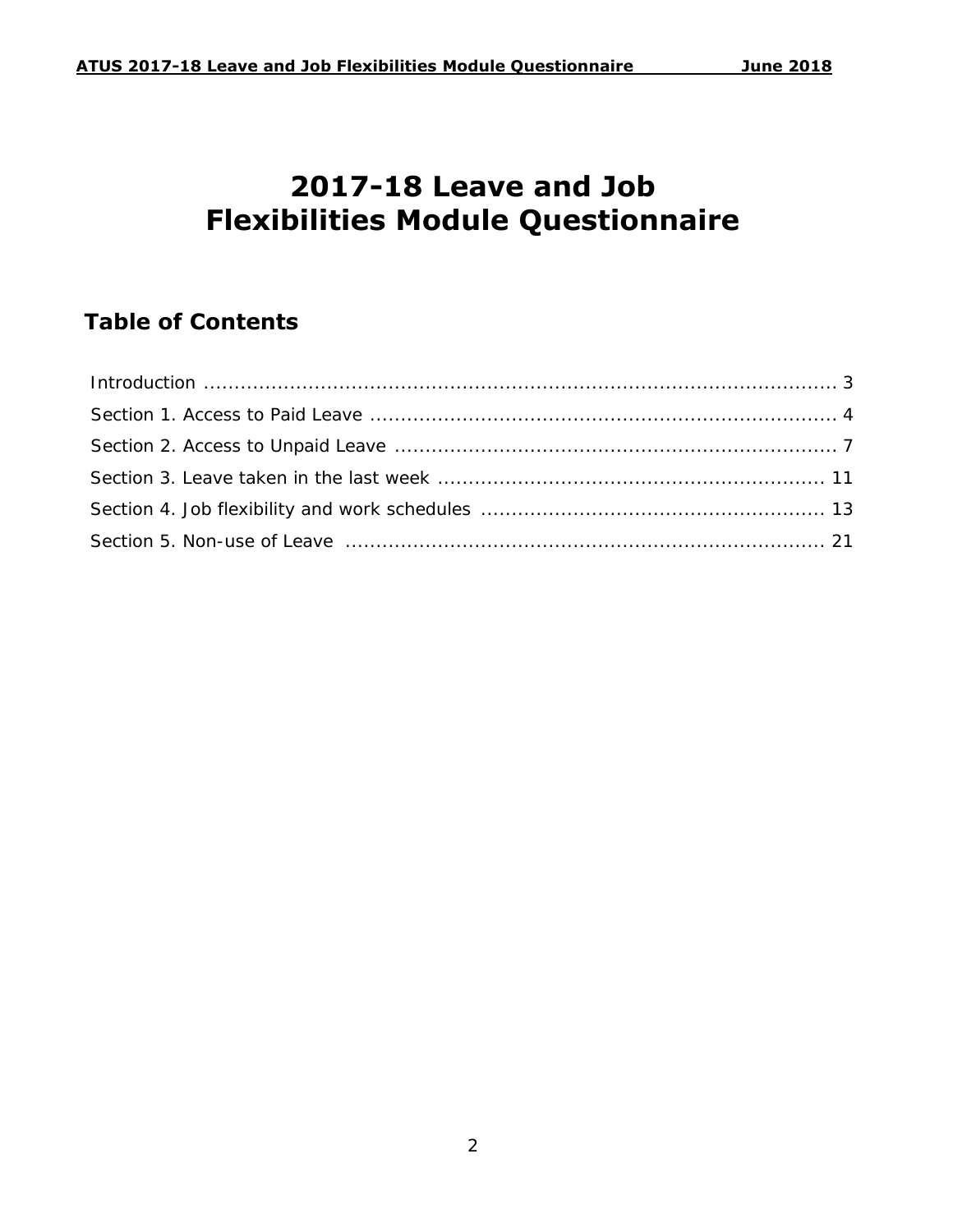## Introduction

Sponsored by the U.S. Department of Labor Women's Bureau, the 2017-18 Leave and Job Flexibilities Module is being fielded with the American Time Use Survey (ATUS) from January 2017 through December 2018. The ATUS is a continuous survey that started in January 2003. The Leave and Job Flexibilities Module includes questions about workers' access to and use of paid and unpaid leave, job flexibility, and their work schedules.

Respondents who are coded as employed wage and salary workers (except those who are selfemployed) in the ATUS and complete the 24-hour diary are selected for the Leave Module.

The Leave and Job Flexibilities Module questionnaire provides the data user with question universes, question wording, response choices, and skip patterns based on different responses. It also includes descriptions of each section of the module. Each question asked in the module has a variable name associated with it. Variable names associated with the questions should not be confused with the variable names provided in the ATUS data dictionaries and on the data files. After collection, many variables are processed further to improve data quality.

Information for each question is contained within individual boxes in this document. (See example below.)

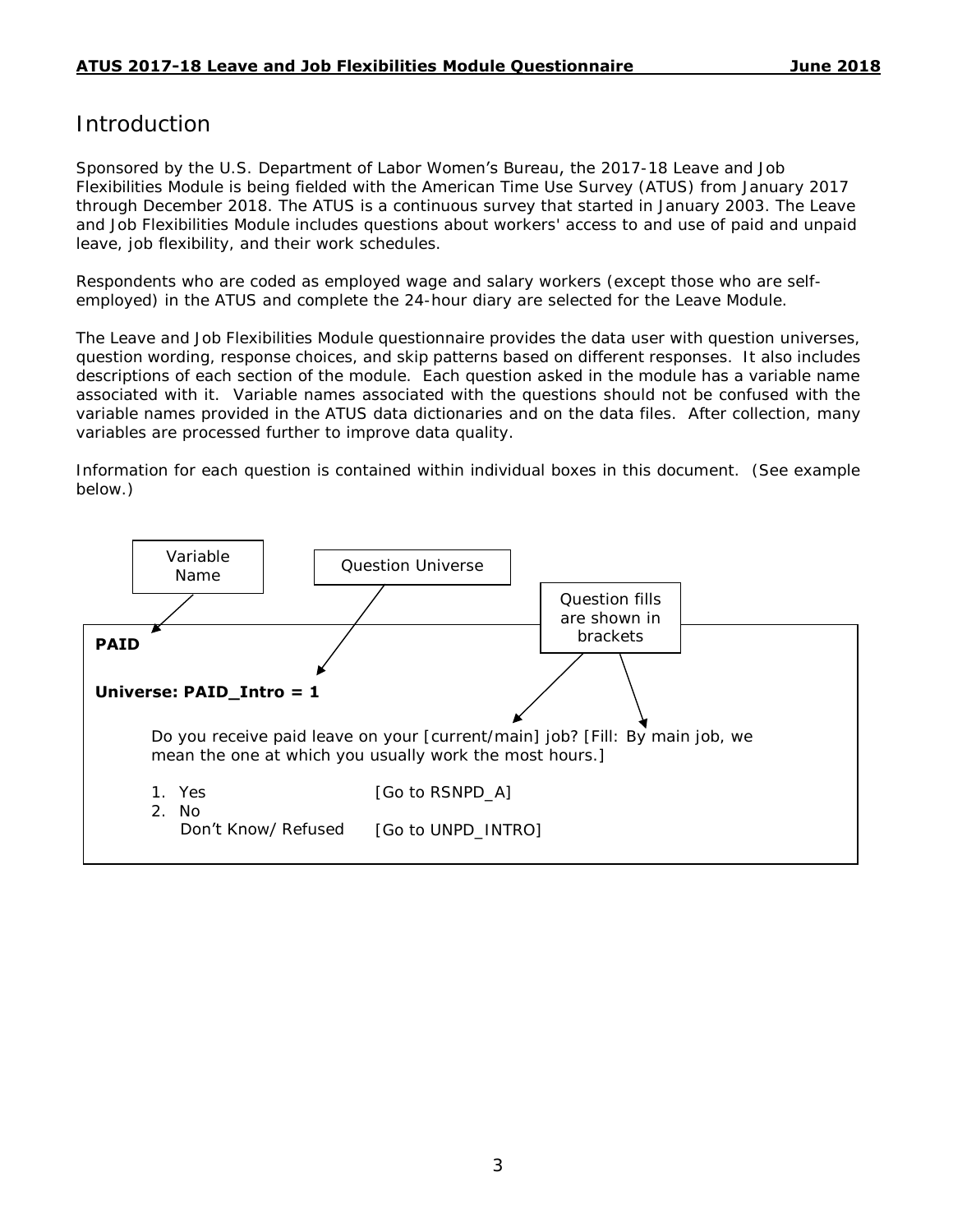## Section 1: Access to Paid Leave

The Leave and Job Flexibilities Module includes all wage and salary workers except those who are self-employed. The Leave and Job Flexibilities Module begins with an introduction explaining the content of the next set of questions and then proceeds to a screen asking about access to paid leave at one's job. Access to paid leave questions were designed to provide information on who had access to paid leave at their jobs and reasons for which workers were able to take paid leave from their jobs.

#### **PAID\_Intro**

```
Universe: [All wage and salary workers, excluding all self-employed]
```
 $[$ [(TUFWK=1 and not (io1wp=2 and n\_hrusl1 lt 15 and n\_hrusl1 ne -4)) or (TUBUS2=1) or (tubus2 in  $(2,-2,-3,9,8)$  and  $(n_hrus11 ge 15 or n_hrus11=-4)$ ) or (tubus1=1 and tubus2= $-1$ ) or  $4 \le$  = TUABSRSN  $\le$  = 12 OR (TUABSRSN in (14,-2,-3,99,98) and not (io1wp=2 and n\_hrusl1 It 15 and  $n_h$ rusl1 ne -4))]

#### and

 $[(10DP1=1 and 101COW in (1, 2, 3, 4, 5)) or 101INT in (1, 2, 3, -2, -3)]]$ 

#### **Question Text:**

The next few questions are about paid and unpaid leave from a job.

Enter 1 to Continue [Go to PAID]

#### **PAID**

#### **Universe: PAID\_Intro = 1**

Do you receive paid leave on your [current/main] job? [Fill: By main job, we mean the one at which you usually work the most hours.]

3. Yes

[Go to RSNPD\_A]

4. No

Don't Know/ Refused [Go to UNPD\_INTRO]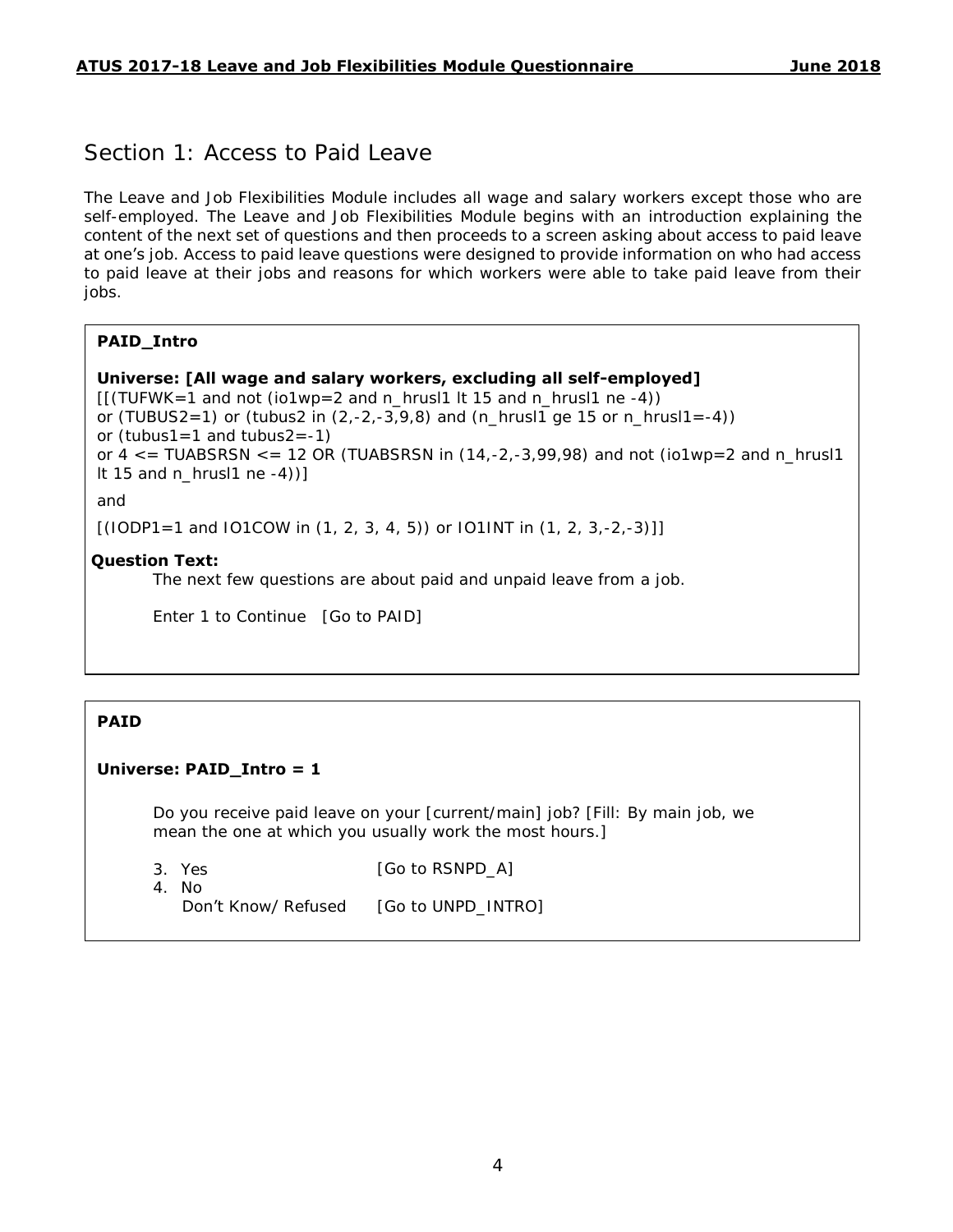#### **RSNPD\_A**

#### **Universe: PAID = 1**

I'm going to read you a list of reasons why you might have to miss work. Can you take paid leave for…

#### \*Read if necessary: Don't Know is a valid response.

\*Read if necessary for multiple jobholders: Please focus on your main job when you answer.

Your own illness or medical care?

- 1. Yes
- 2. No
	- Don't know/Refusal [Go to RSNPD\_B]

#### **RSNPD\_B**

#### **Universe: PAID = 1**

The illness or medical care of another family member?

1. Yes

2. No Don't know/Refusal [Go to RSNPD\_C]

#### **RSNPD\_C**

#### **Universe: PAID = 1**

Childcare, other than for illness?

- 1. Yes
- 2. No

Don't know/Refusal [Go to RSNPD\_D]

#### **RSNPD\_D**

#### **Universe: PAID = 1**

Eldercare?

- 1. Yes
- 2. No
	- Don't know/Refusal [Go to RSNPD\_E]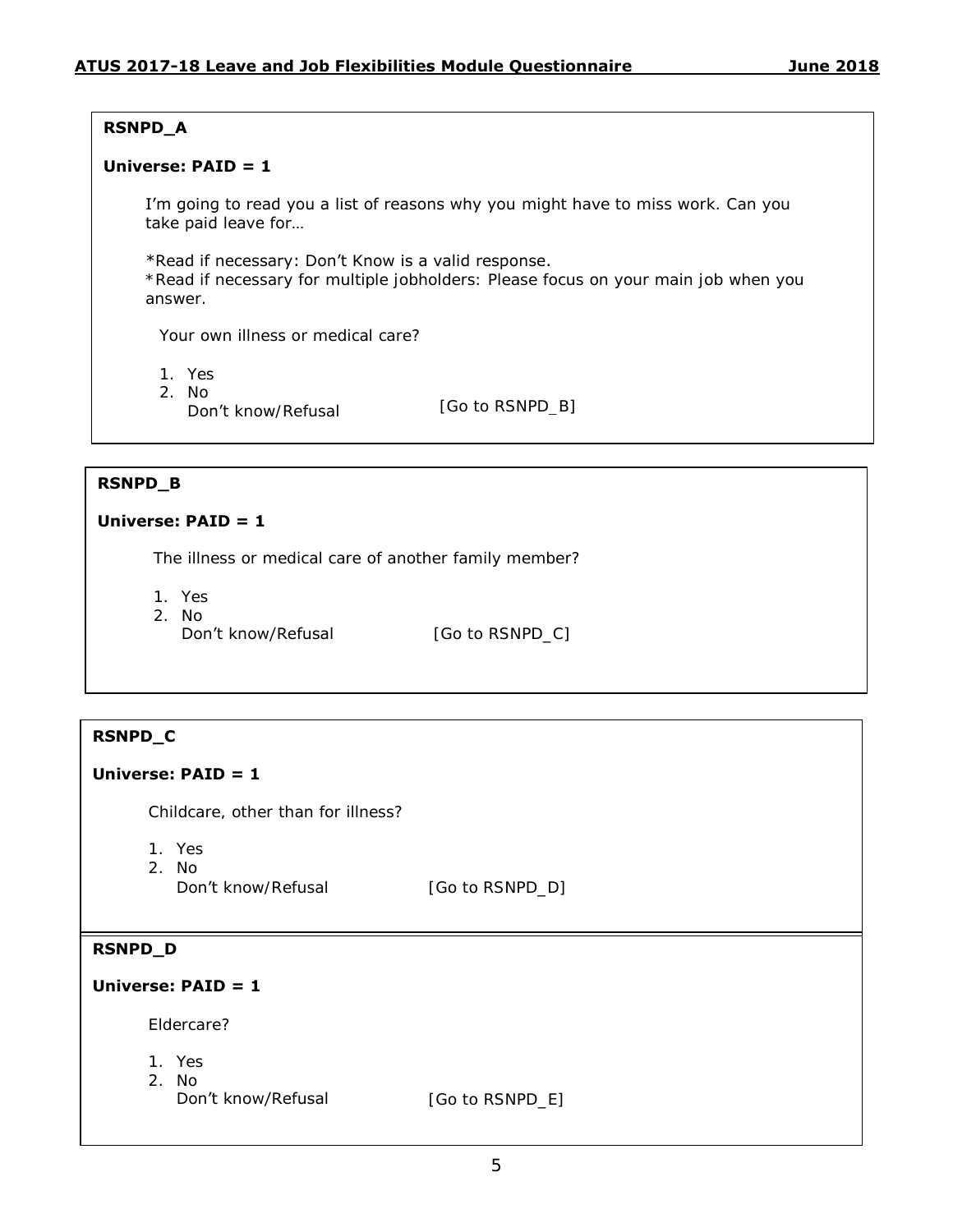#### **RSNPD\_E**

#### **Universe: PAID = 1**

Vacation?

- 1. Yes
- 2. No
	- Don't know/Refusal [Go to RSNPD\_F]

#### **RSNPD\_F**

#### **Universe: PAID = 1**

Errands or personal reasons?

- 1. Yes
- 2. No<br>Don't know/Refusal

[Go to RSNPD\_G]

#### **RSNPD\_G**

#### **Universe: PAID = 1**

The birth or adoption of a child?

- 1. Yes
- 2. No
	- Don't know/Refusal

[Go to UNPD\_INTRO]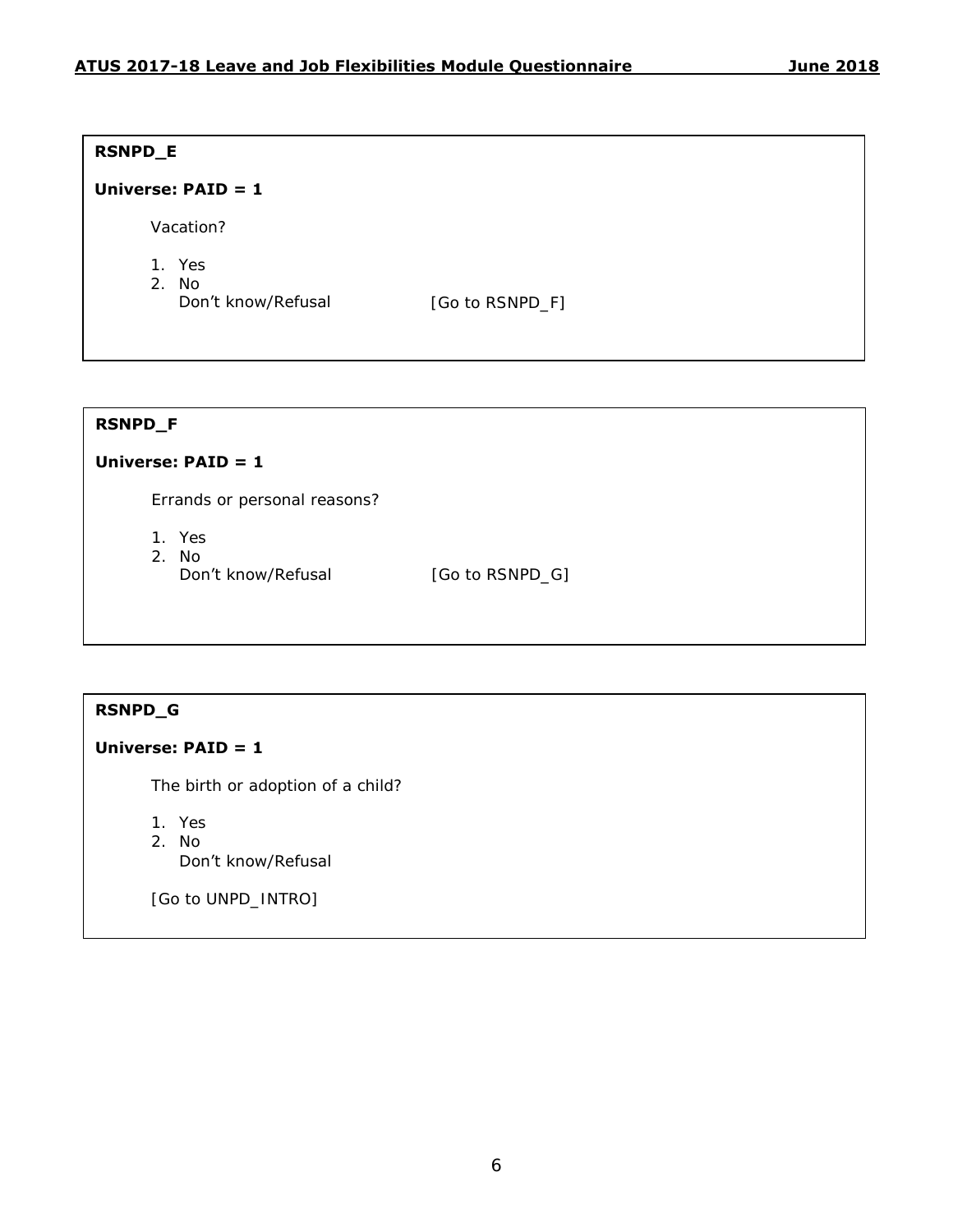## Section 2: Access to Unpaid Leave

Questions about access to unpaid leave were designed to provide information about whether workers are able to take leave without pay from their jobs and, if so, for which reasons. The questions in this section also ask workers if they have ever taken unpaid leave from their job.

#### **UNPD\_INTRO**

#### **Universe: PAID\_Intro = 1**

Now I'm going to ask you about UNPAID leave.

Enter 1 to Continue [Go to UNPAID]

#### **UNPAID**

#### **Universe: PAID\_Intro = 1**

[In addition to your paid leave/In your main job/In your current job] are you allowed to take time off from work WITHOUT pay?

\*Read if necessary: Earlier I asked you whether you receive PAID leave on your job. Now I'd like to know whether you can take time off WITHOUT pay. \*Read if necessary: Don't Know is a valid response.

| 1. Yes             | [Go to RSNUN A]                     |
|--------------------|-------------------------------------|
| 2. No              |                                     |
| Don't know/Refused | [If PAID $\neq$ 1, go to JF_INTRO], |
|                    | [Else go to LEAVE_INTRO]            |

#### **RSNUN\_A**

#### **Universe: UNPAID = 1**

Would your employer approve of you taking UNPAID leave for the following reasons…?

\*Read if necessary: Don't Know is a valid response.

\*Read if necessary for multiple jobholders: Please focus on your main job when you answer.

Your own illness or medical care?

- 1. Yes
- 2. No
- 3. It depends

Don't know/Refusal [Go to RSNUN\_B]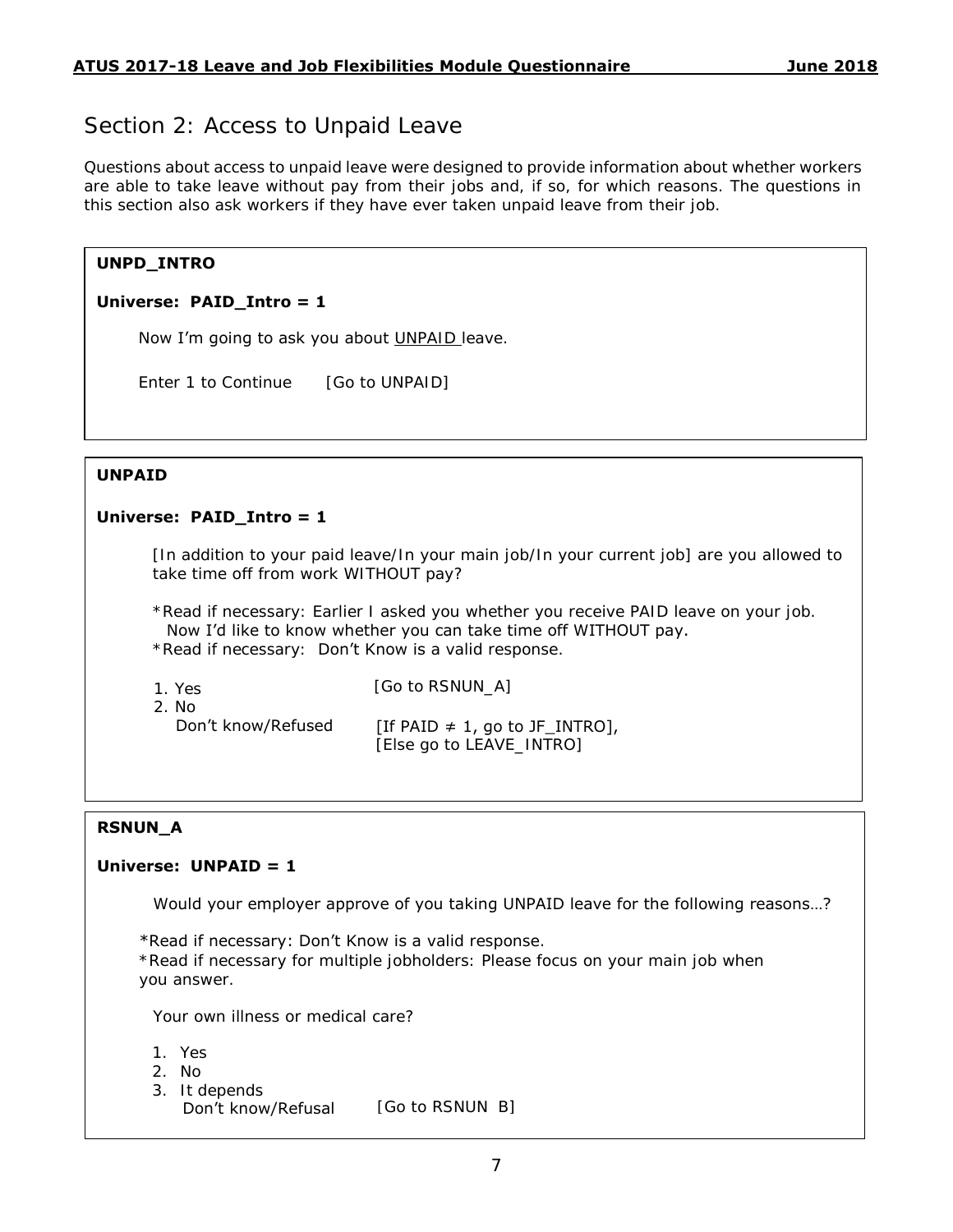#### **RSNUN\_B**

#### **Universe: UNPAID = 1**

The illness or medical care of another family member?

- 1. Yes
- 2. No
- 3. It depends
	- Don't know/Refusal [Go to RSNUN\_C]

#### **RSNUN\_C**

#### **Universe: UNPAID = 1**

Childcare, other than for illness?

- 1. Yes
- 2. No
- 3. It depends
- Don't know/Refusal [Go to RSNUN\_D]

#### **RSNUN\_D**

#### **Universe: UNPAID = 1**

Eldercare?

- 1. Yes
- 2. No
- 3. It depends
	- Don't know/Refusal [Go to RSNUN\_E]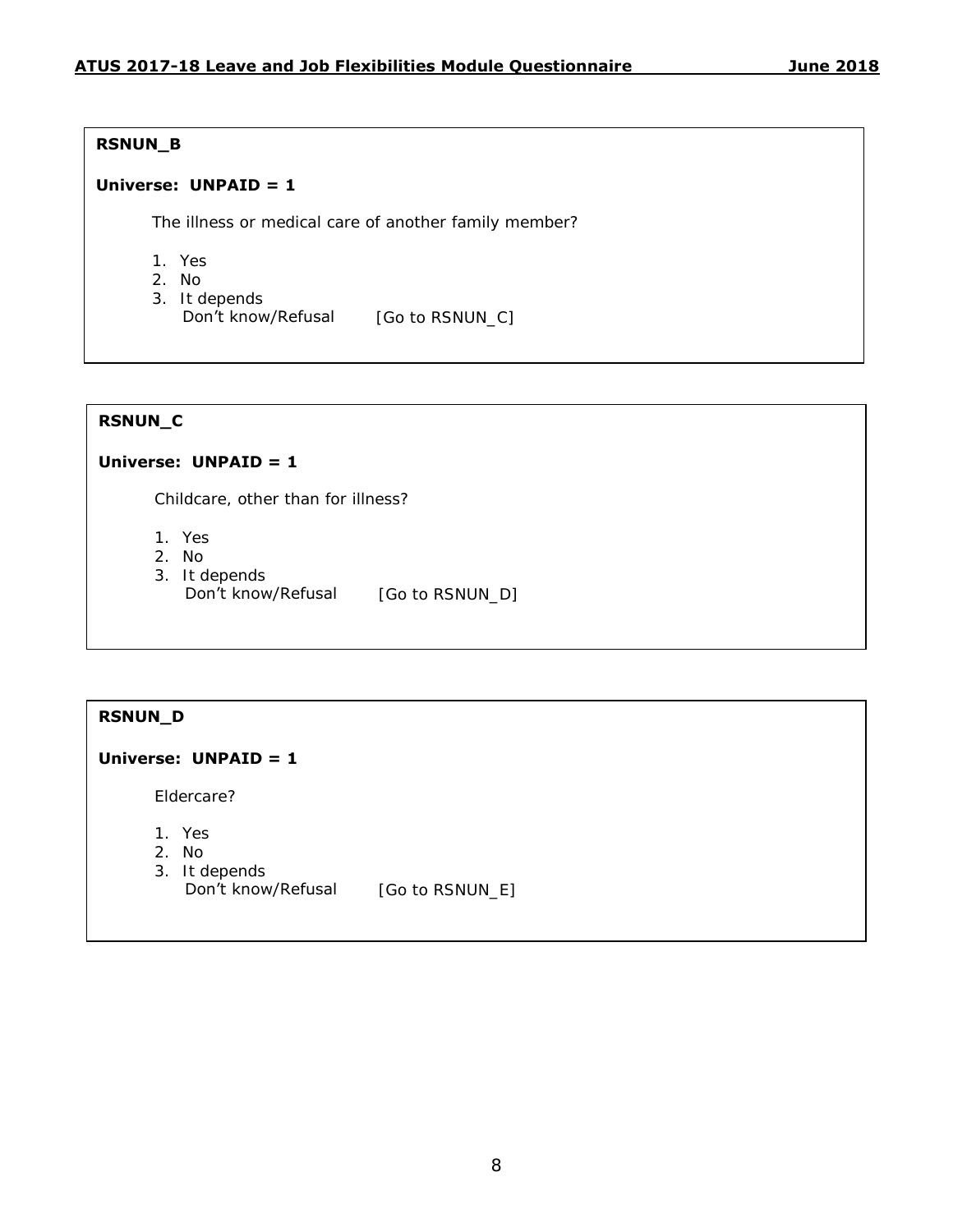#### **RSNUN\_E**

#### **Universe: UNPAID = 1**

Vacation?

- 1. Yes
- 2. No
- 3. It depends
	- Don't know/Refusal [Go to RSNUN\_F]

#### **RSNUN\_F**

#### **Universe: UNPAID = 1**

Errands or personal reasons?

- 1. Yes
- 2. No
- 3. It depends
	- Don't know/Refusal [Go to RSNUN\_G]

#### **RSNUN\_G**

#### **Universe: UNPAID = 1**

The birth or adoption of a child?

1. Yes

[Go to UNEVER]

2. No

```
3.
It depends 
 Don't know/Refusal
```
 $[$ If RSNUN\_A = 1 or RSNUN\_A=3 or RSNUN\_B = 1 or RSNUN\_B=3 or RSNUN  $C = 1$  or RSNUN  $C = 3$  or RSNUN  $D = 1$  or RSNUN  $D=3$  or RSNUN\_E = 1 or RSNUN\_E=3 or RSNUN\_F = 1 or RSNUN\_F=3 or RSNUN $G = 1$  or RSNUN $G=3$ , Go to UNEVER]

[Else go to LEAVE\_Intro]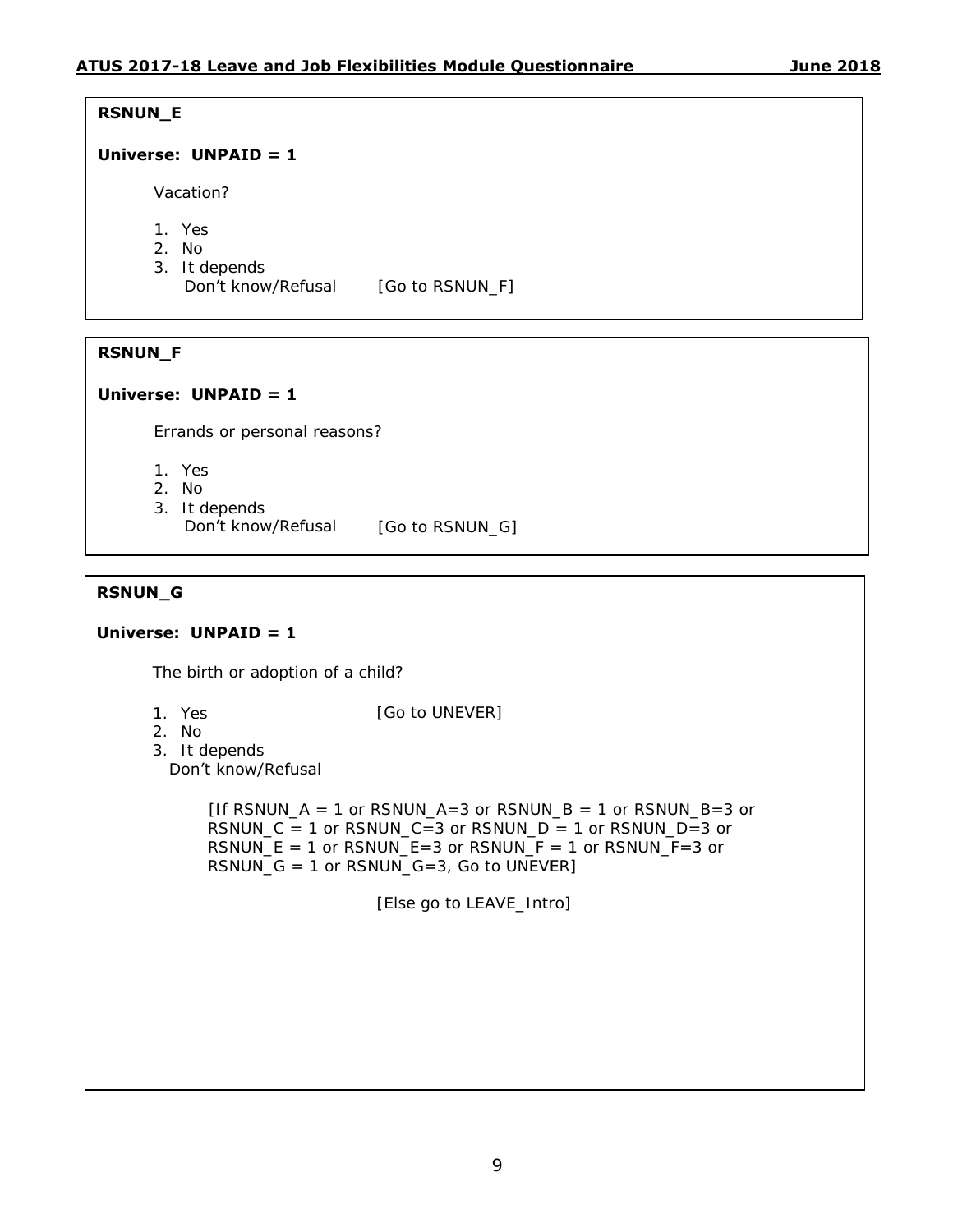#### **UNEVER**

```
Universe: RSNUN A = 1 or RSNUN A=3 or RSNUN B = 1 or RSNUN B=3 or
          RSNUN_C = 1 or RSNUN_C=3 or RSNUN_D = 1 or RSNUN_D=3 or 
          RSNUN_E = 1 or RSNUN_E = 3 or RSNUN_F = 1 or RSNUN_F = 3 or
          RSNUN_G = 1 or RSNUN_G = 3In your [fill: main/current] job, have you ever taken UNPAID leave for [fill: this/these] 
      reason(s)?
      1. Yes
      2. No
            Don't know/Refusal 
             [Go to LEAVE_Intro]
```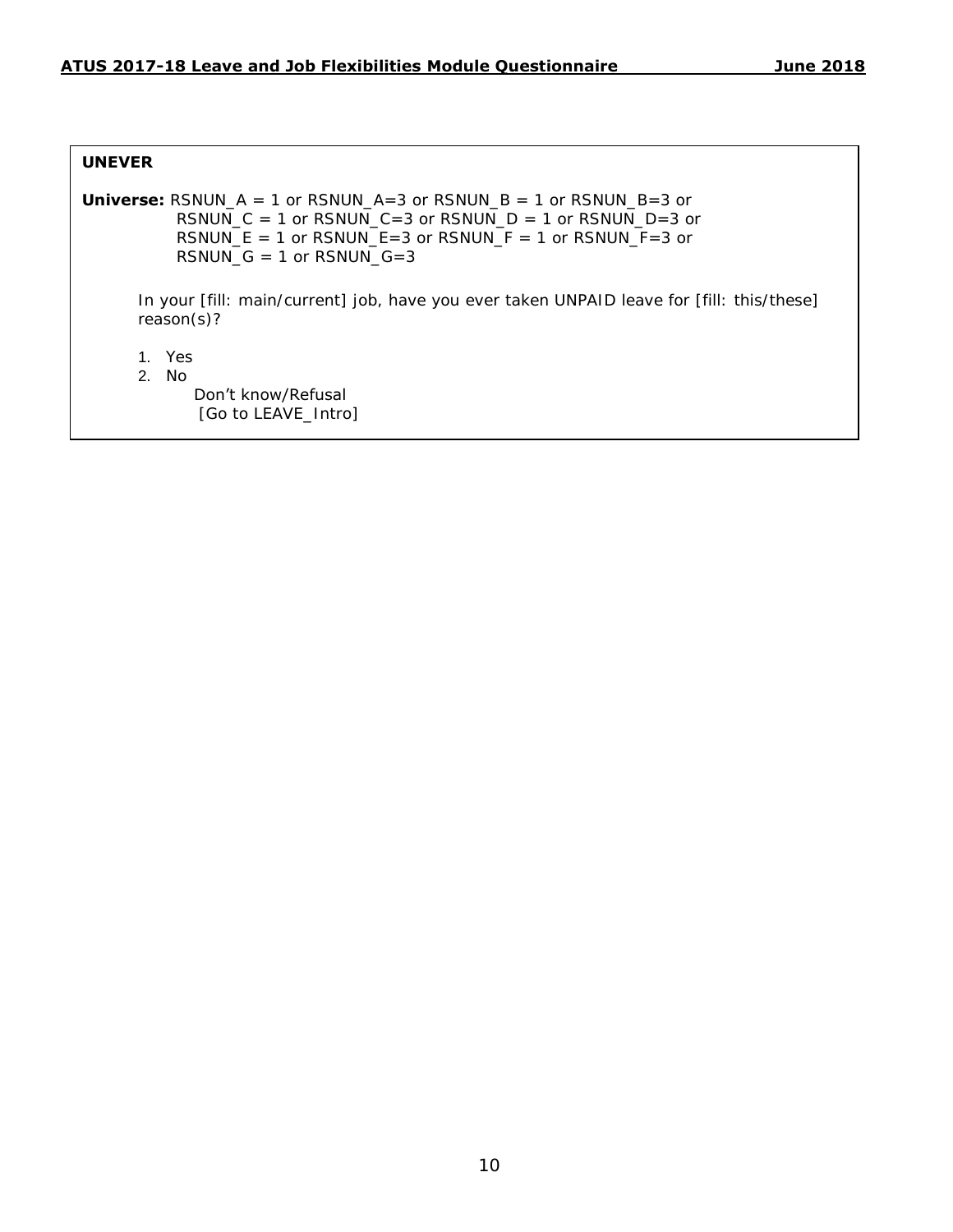## Section 3: Leave taken in last week

The next set of questions collects information about the amount and reasons for which workers took paid or unpaid leave in the week prior to the interview day.

| LEAVE_Intro                        |                                                              |  |  |  |
|------------------------------------|--------------------------------------------------------------|--|--|--|
| Universe: $PAID = 1$ or UNPAID = 1 |                                                              |  |  |  |
|                                    | Now I want to ask you about your work time in the past week. |  |  |  |
| * Enter 1 to continue.             | [Go to LEAVE]                                                |  |  |  |
|                                    |                                                              |  |  |  |

#### **LEAVE**

#### **Universe: PAID = 1 or UNPAID = 1**

Did you take any paid or unpaid leave from your [fill: main] job over the past seven days, that is from last [fill: current day] through yesterday?

1. Yes 2. No

[Go to LVHRS]

Don't know/Refusal

[Go to JF\_Intro]

#### **LVHRS**

#### **Universe: LEAVE = 1**

In the past seven days, how many hours of leave did you take in total?

 $\langle$  1-168, Don't Know, Refusal> [If PAID = 1 go to PDWK]

[Else go to LVMAIN]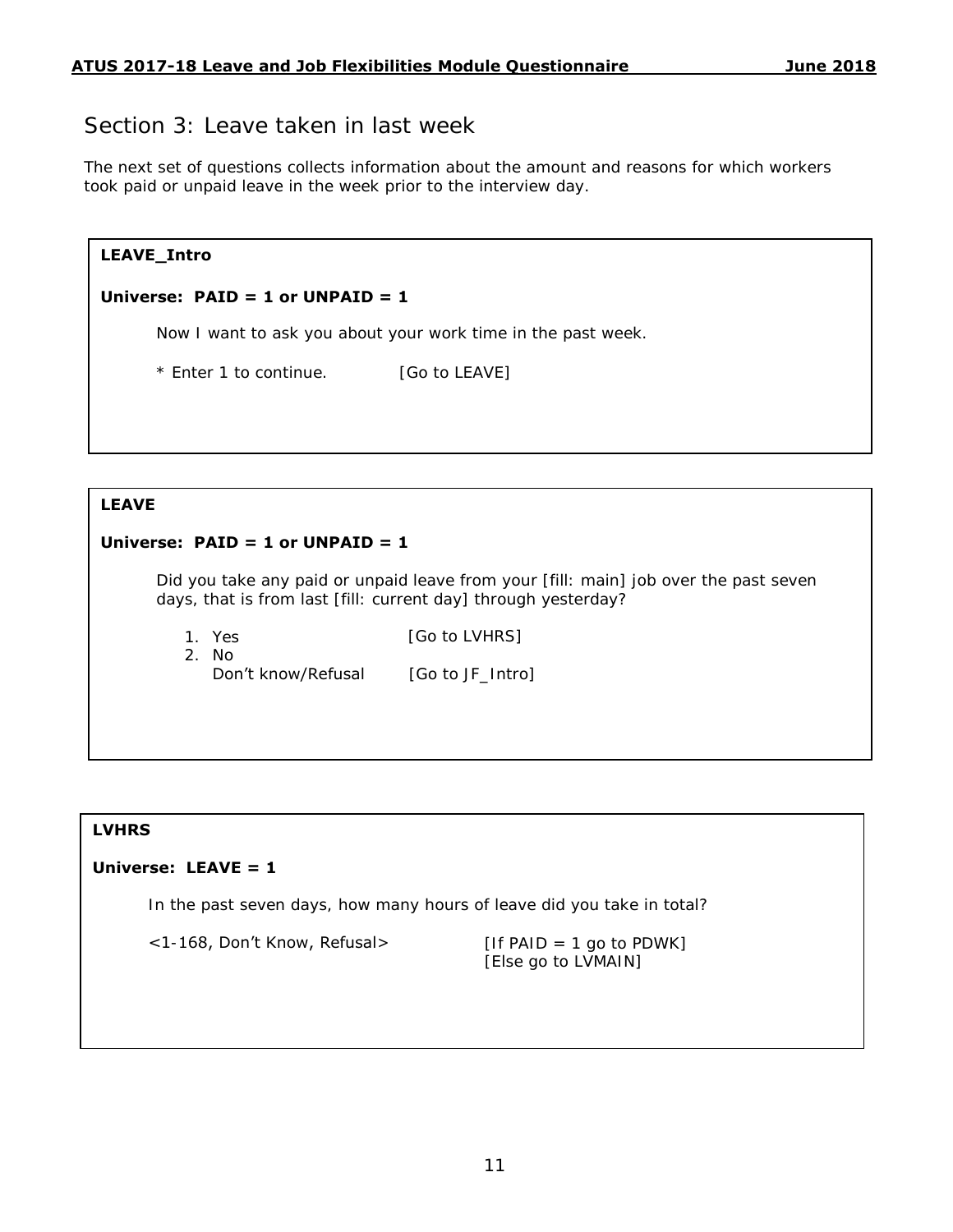#### **PDWK**

#### Universe: LEAVE  $= 1$  and PAID  $= 1$

Did you use PAID leave for any of the time that you took off from work in the past seven days?

\*Read if necessary: Did you use paid leave for all of this time off or just some of it?

- 1. Yes, paid for all
- 2. Yes, paid for some
- 3. No, not paid

Don't know/Refusal

[Skip to LVMAIN]

#### **LVMAIN**

#### **Universe: LEAVE = 1**

#### **Question text:**

Thinking about your longest period of leave in the last seven days, what was the main reason you had to take off from work?

Read if necessary: Was your longest period of leave due to your own illness or medical care, the illness or medical care of a family member, childcare other than for illness, eldercare, vacation, errands or personal reasons, or the birth or adoption of a child?

- 1. Own illness or medical care
- 2. Illness or medical care of another family member
- 3. Childcare, other than for illness
- 4. Eldercare
- 5. Vacation
- 6. Errands or personal reasons
- 7. Birth or adoption of a child
- 8. Other, specify **Example 20** [Go to LVMAIN SP]

Don't Know/Refusal

<1-7, Don't Know, Refusal> [Go to JF\_INTRO]

#### **LVMAIN\_SP**

**Universe: LVMAIN = 8** 

**Question text:**

\* Specify

[Go TO JF\_INTRO]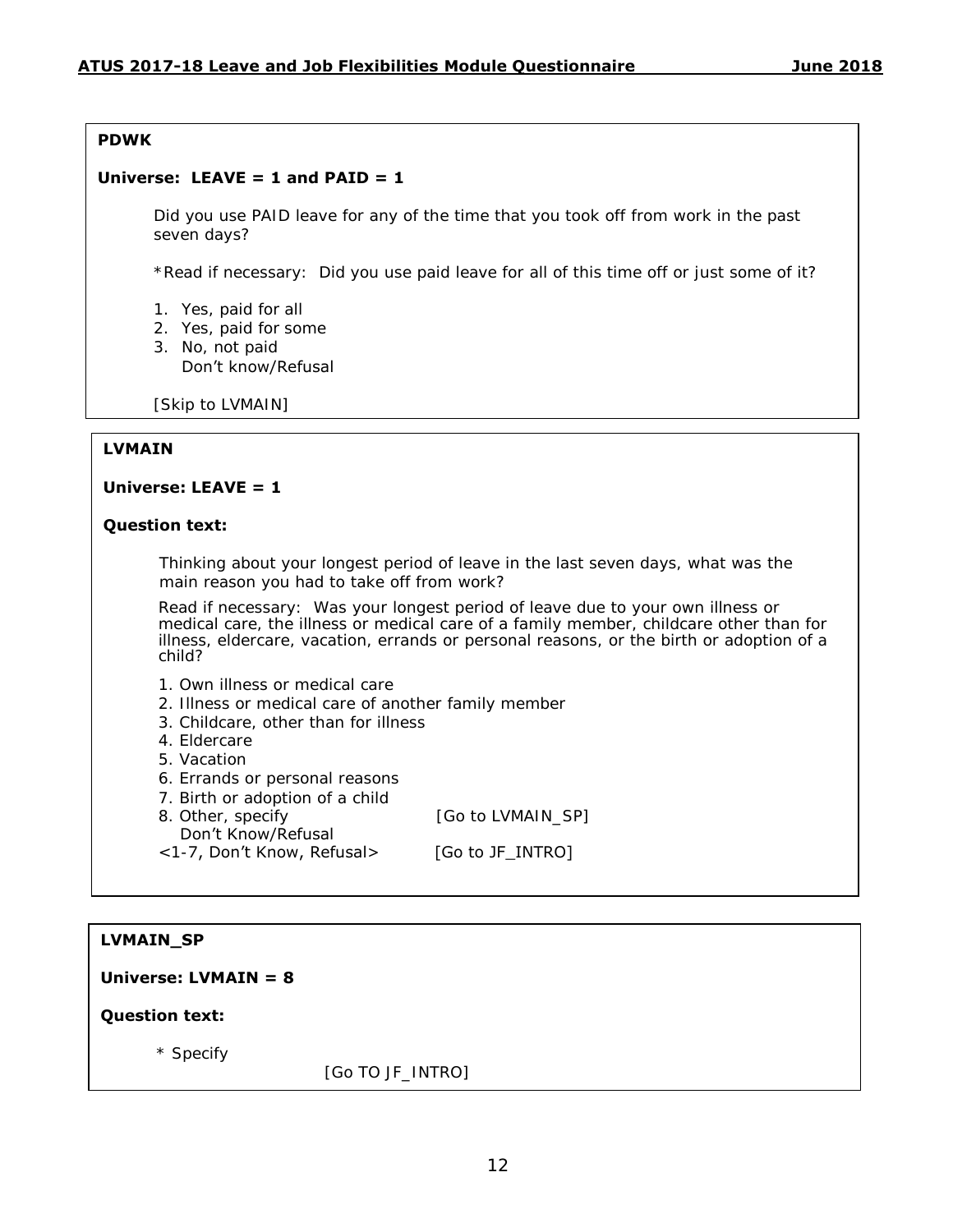## Section 4: Job flexibility and work schedules

The next set of questions collects information about workers' job flexibility and work schedules. This includes questions about shift work, advance notice of schedules, workers' control over their schedules, flexible start and stop times, and work at home arrangements.

#### **JF\_INTRO Universe: PAID\_Intro = 1**

The next set of questions are about how much flexibility you have in arranging your work schedule (at your main job).

\* Enter 1 to continue. [Go to JF\_1]

#### **JF\_1 Universe: PAID\_Intro = 1**

Do you have flexible work hours that allow you to vary or make changes in the times you begin and end work?

1. Yes [Go to to JF\_1A]

2. No [Go to to JF\_3]

Don't know, Refusal [Go to JF\_3]

## **JF\_1A Universe: JF\_1 = 1**

Can you change the times you begin and end work on a frequent basis, occasionally, or only rarely?

- 1. Frequent basis
- 2. Occasionally
- 3. Rarely

[Go to JF\_2]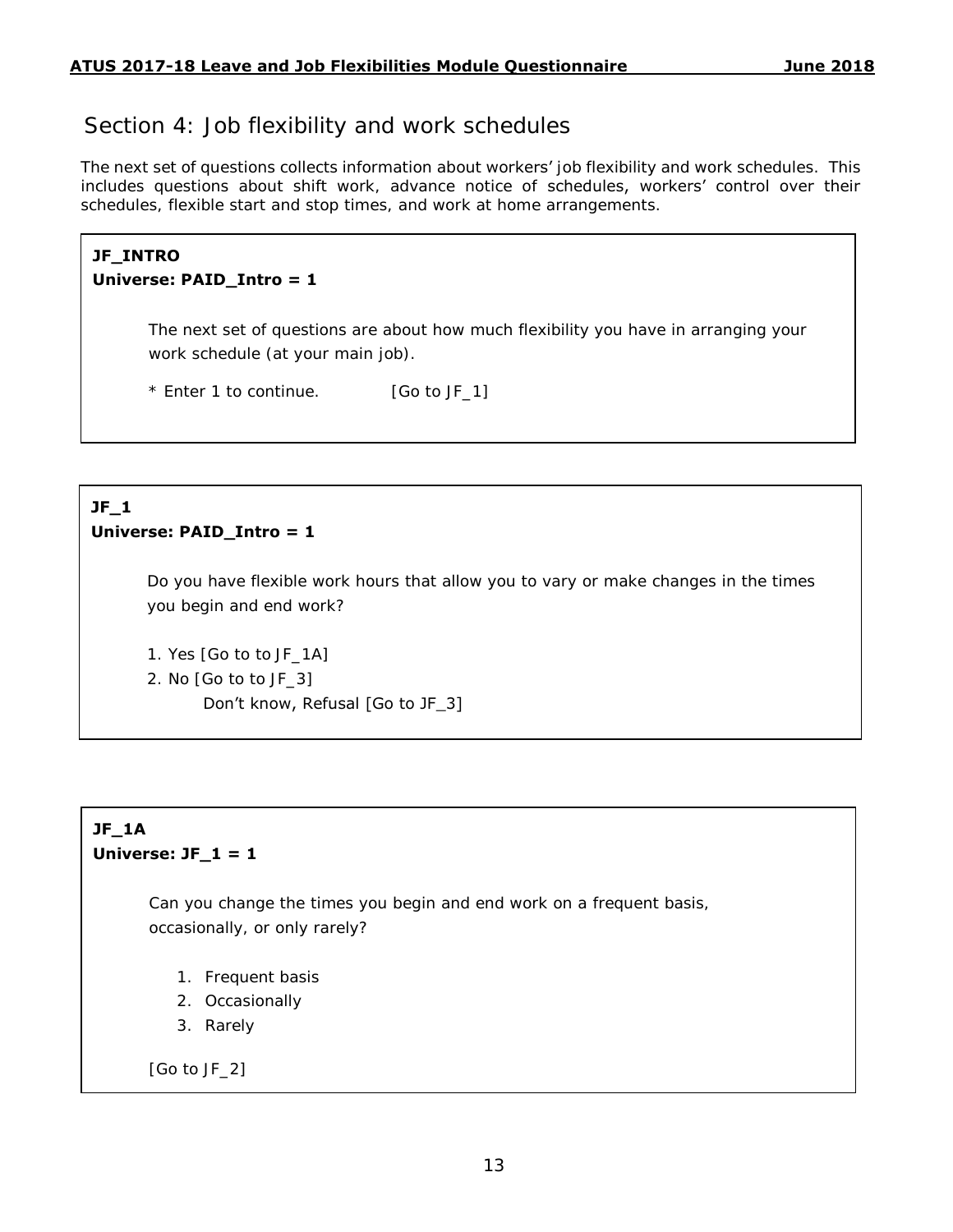#### **JF\_2 Universe: JF\_1 = 1**

Is your flexible work schedule part of a formal, written program or policy offered by your employer, or is it just an informal arrangement?

- 1. Formal program or policy
- 2. Informal arrangement

Don't know, Refusal

[Go to JF\_4]

#### **JF\_3 Universe: JF\_1 = 2, DK, RF**

Do you have any input into the hours you begin and end work or does your employer decide?

- 1. Worker has some input
- 2. Employer decides
- 3. Other

Don't know, Refusal

[Go to JF\_4]

## **JF\_4 Universe: PAID\_Intro = 1**

How far in advance do you know your work schedule (at your main job)? \*Interviewer instructions: if the respondent reports that he has a set work schedule, it is permissible to record "4 or more weeks" without any additional probing.

- 1. Less than 1 week
- 2. From 1 to 2 weeks (not including 2 weeks)
- 3. From 2 to 3 weeks (not including 3 weeks)
- 4. From 3 to 4 weeks (not including 4 weeks)
- 5. 4 weeks or more

Don't know, Refusal [Go to JF\_5]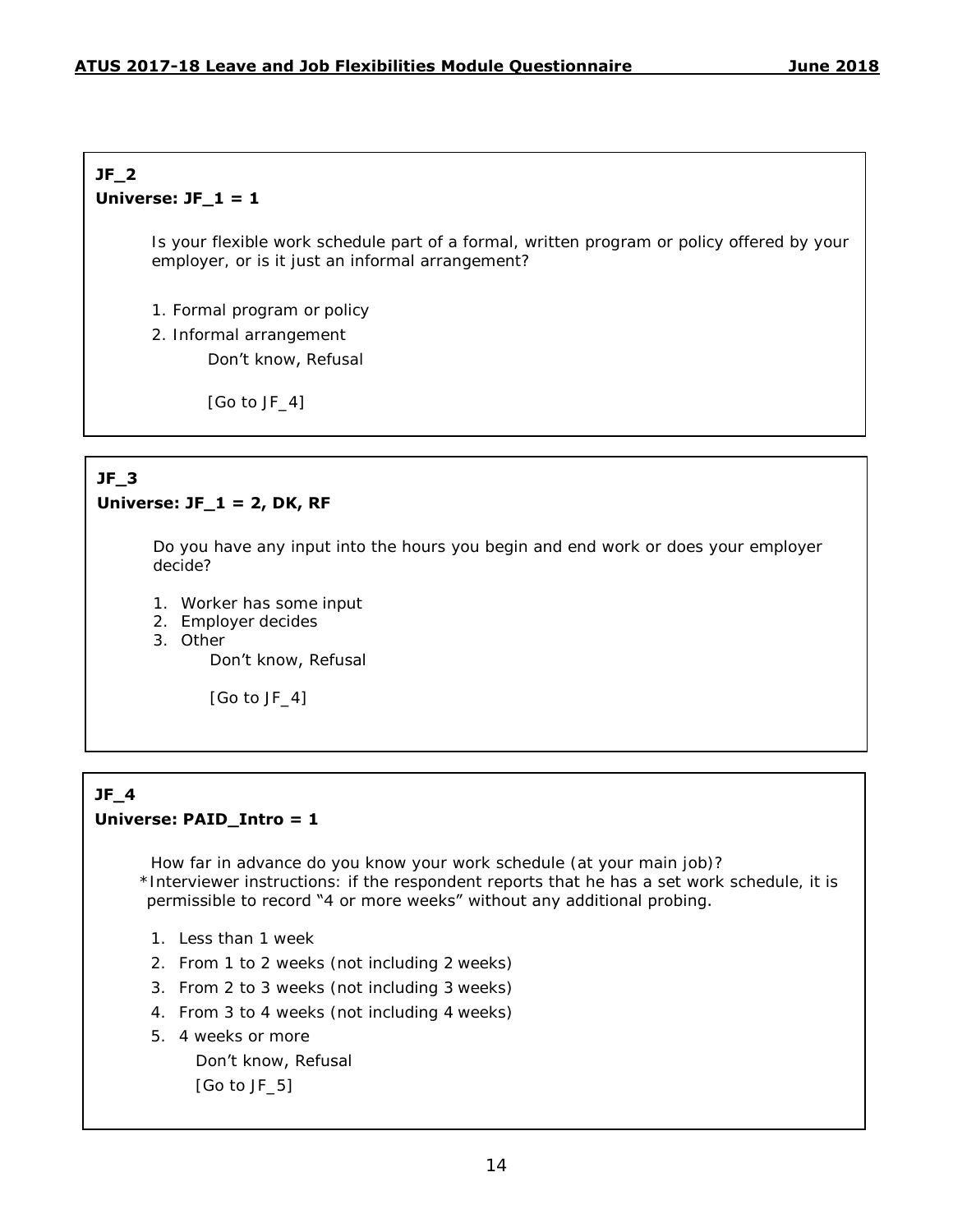#### **JF\_5 Universe: PAID\_Intro = 1**

On your [main/current] job, do you USUALLY work a daytime schedule or some other schedule?

\*Read if necessary: By daytime, I mean a schedule in which most work is done between the hours of 6 a.m. and 6 p.m.

- 1. Daytime– most work is done between 6 a.m. and 6 p.m. [Go to to JF\_8]
- 2. Some other schedule [Go to JF\_6]

Don't know, Refusal [Go to JF\_8]

#### **JF\_6 Universe: JF\_5 = 2**

What hours do you usually work [at your main job]?

\*Read if necessary: Do you usually work evenings, nights, a rotating shift, a split shift, an irregular schedule, or some other shift?

- 1. An evening shift most work is done between 2 p.m. and midnight
- 2. A night shift most work is done between 9 p.m. and 8 a.m.
- 3. A rotating shift hours change periodically from days to evenings or night
- 4. A split shift hours consist of two distinct periods each day
- 5. An irregular schedule
- 6. Some other shift

#### Don't know, refusal

[Go to JF\_7]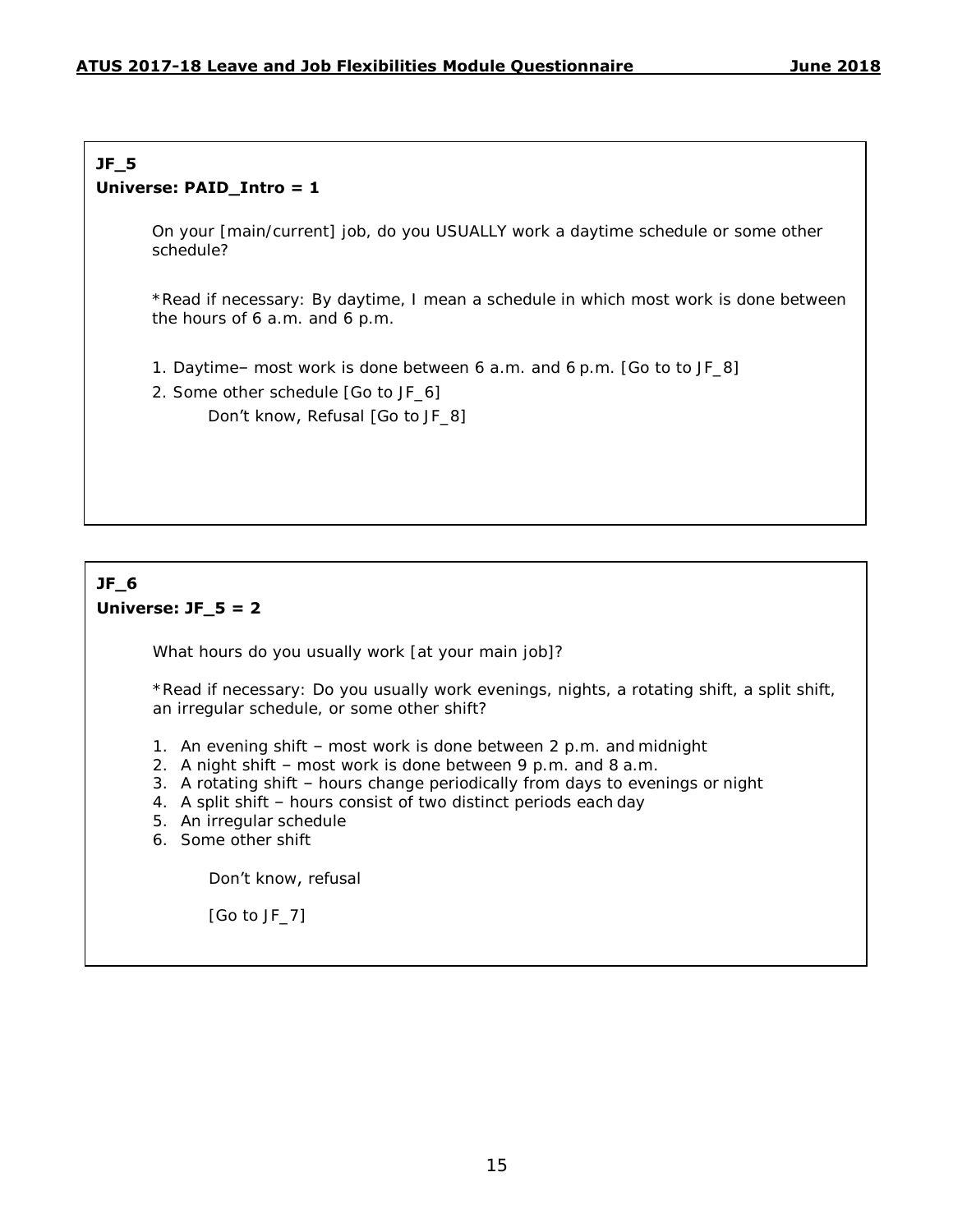## **JF\_7 Universe: JF\_5 = 2 (Read list and choose one)** What is the main reason why you work this type of shift? \*Read if necessary: Do you work this shift because of family or childcare arrangements, better pay, to allow time for school, because you could not get another shift, it's the nature of the job, because it's your personal preference, or some other reason? 1. Better arrangements for family or childcare 2. Better pay 3. Allows time for school 4. Could not get any other shift 5. Nature of the job 6. Personal preference 7. Some other reason - specify [Go to JF\_7\_SP] Don't know, Refusal <1-6, Don't Know, Refusal> [Go to JF\_8]

#### **JF\_7\_SP**

**Universe: JF\_7 = 7** 

#### **Question text:**

\* Specify

[Go TO JF\_8]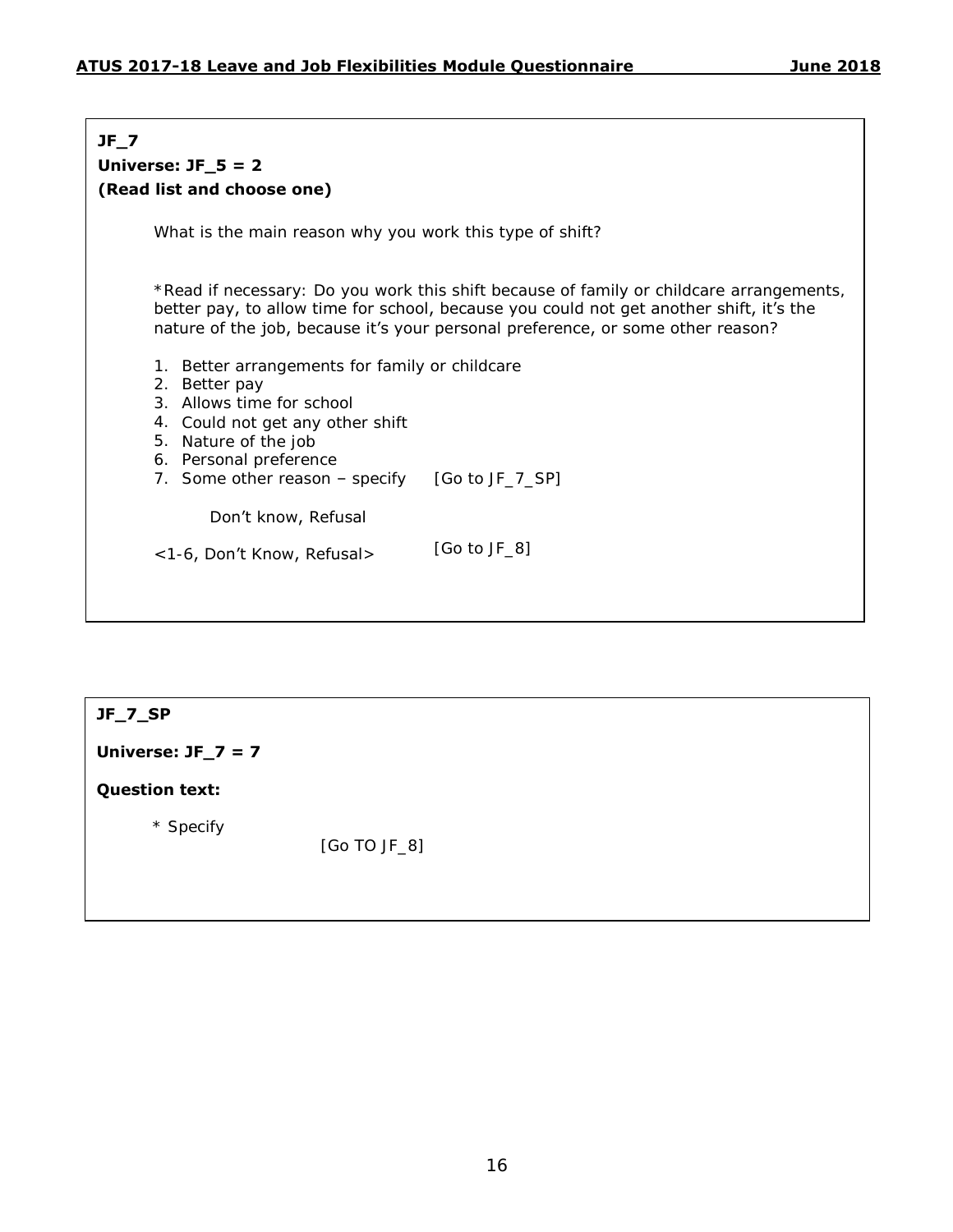#### **JF\_8 Universe: PAID\_Intro = 1**

How many days of the week do you usually work (at your main job)?

\* If respondent specifies 2 or more options, select all that apply

1 Day

- D<sub>2</sub> Days
- 3 Days
- 4 Days
- 5 Days
- 6 Days
- 7 Days

#### Don't know, Refusal

[If JF  $8 = 7$  Go to JF 10 Else Go to JF 9]

### **JF\_9 Universe: JF\_8 = 1-6, DK, R**

Which days of the week do you usually work (at your main job)?

\*Select all that apply

- Monday through Friday
- D Sunday
- D Monday
- D Tuesday
- D Wednesday
- D Thursday
- D Friday
- D Saturday
- **I**t varies

#### Don't know, Refusal

[Go to JF\_10]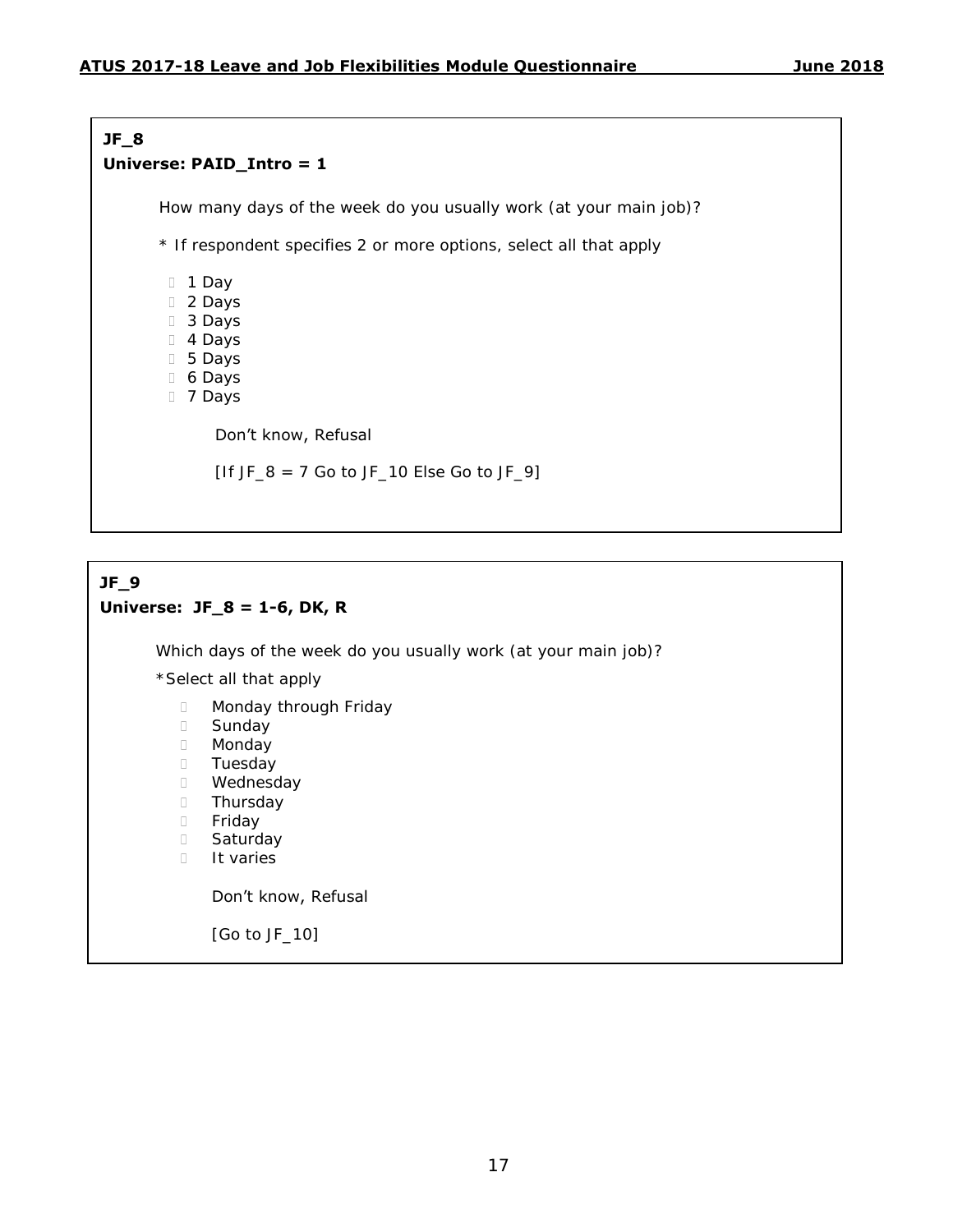#### **JF\_10 Universe: PAID\_Intro = 1**

As part of your (main) job, can you work at home?

1. Yes [Go to JF\_11]

2. No [Go to NOLV\_Intro]

Don't know, Refusal [Go to NOLV\_Intro]

#### **JF\_11 Universe: JF\_10 = 1**

Do you ever work at home?

- 1. Yes [Go to JF\_12]
- 2. No [Go to NOLV\_Intro]
	- Don't know, Refusal [Go to NOLV\_Intro]

### **JF\_12 Universe: JF\_11 = 1**

Are you paid for the hours that you work at home, or do you just take work home from the job?

- 1. Paid
- 2. Take work home
- 3. Both

#### Don't know, Refusal

[Go to JF\_13]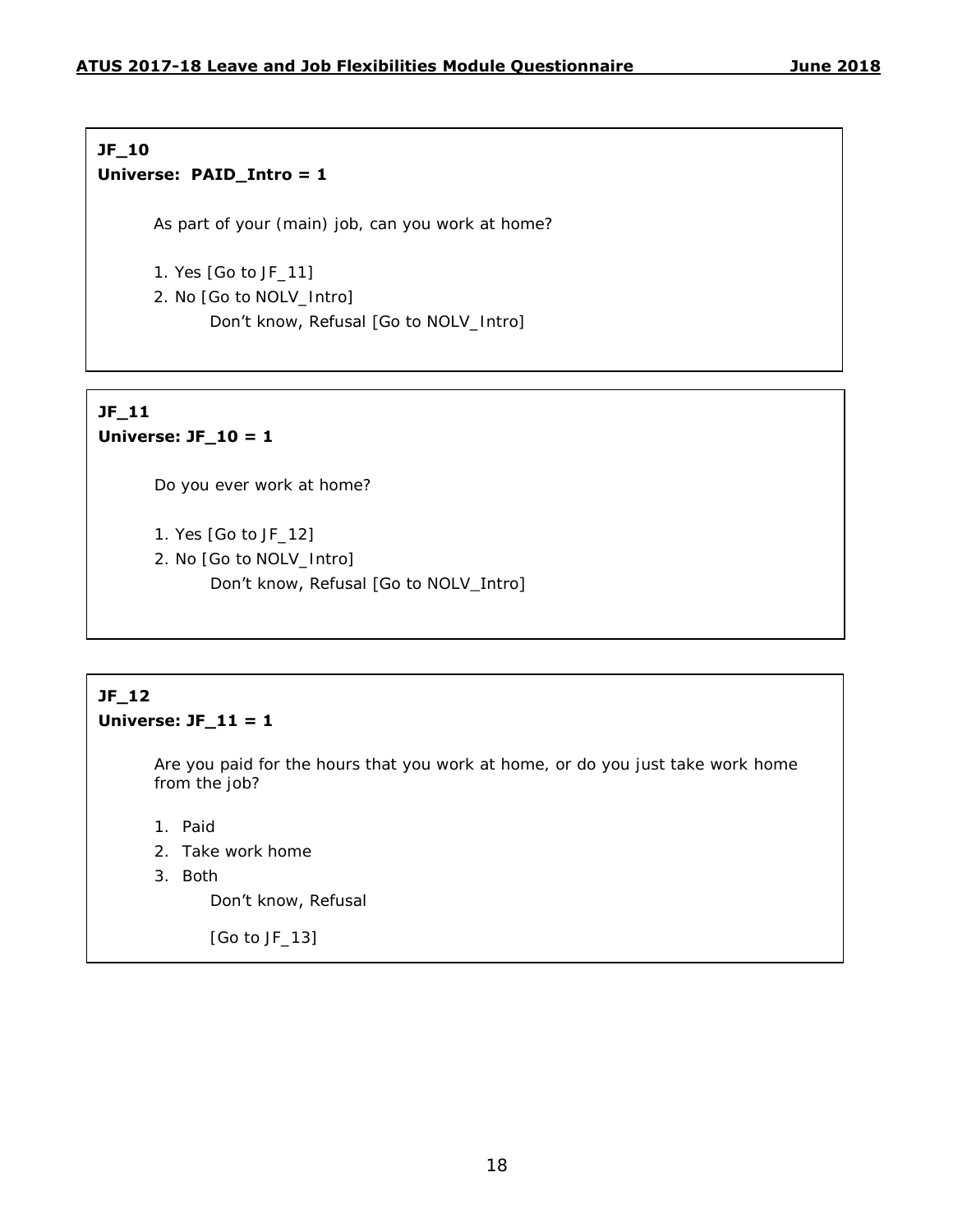## **JF\_13**

#### **Universe: JF\_11 = 1**

What is the main reason why you work at home?

\*Read if necessary: Do you work at home to finish or catch up on work, because your job requires working at home, to coordinate your work schedule with personal or family needs, to reduce your commuting time or expense, because it's your personal preference, or for some other reason?

- 1. Finish or catch up on work
- 2. Job requires working at home
- 3. Coordinate work schedule with personal or family needs
- 4. Reduce commuting time or expense
- 5. Personal preference
- 6. Other specify  $[Go to JF_113_SP]$

Don't know, Refusal

<1-5, Don't Know, Refusal> [Go to JF\_14]

#### **JF\_13\_SP**

#### **Universe: JF\_13 = 6**

#### **Question text:**

\* Specify

[Go to JF\_14]

## **JF\_14 Universe: JF\_11 = 1**

Are there days when you work only at home?

1. Yes [Go to JF\_15]

2. No [Go to NOLV\_Intro]

Don't know, Refusal [Go to NOLV\_Intro]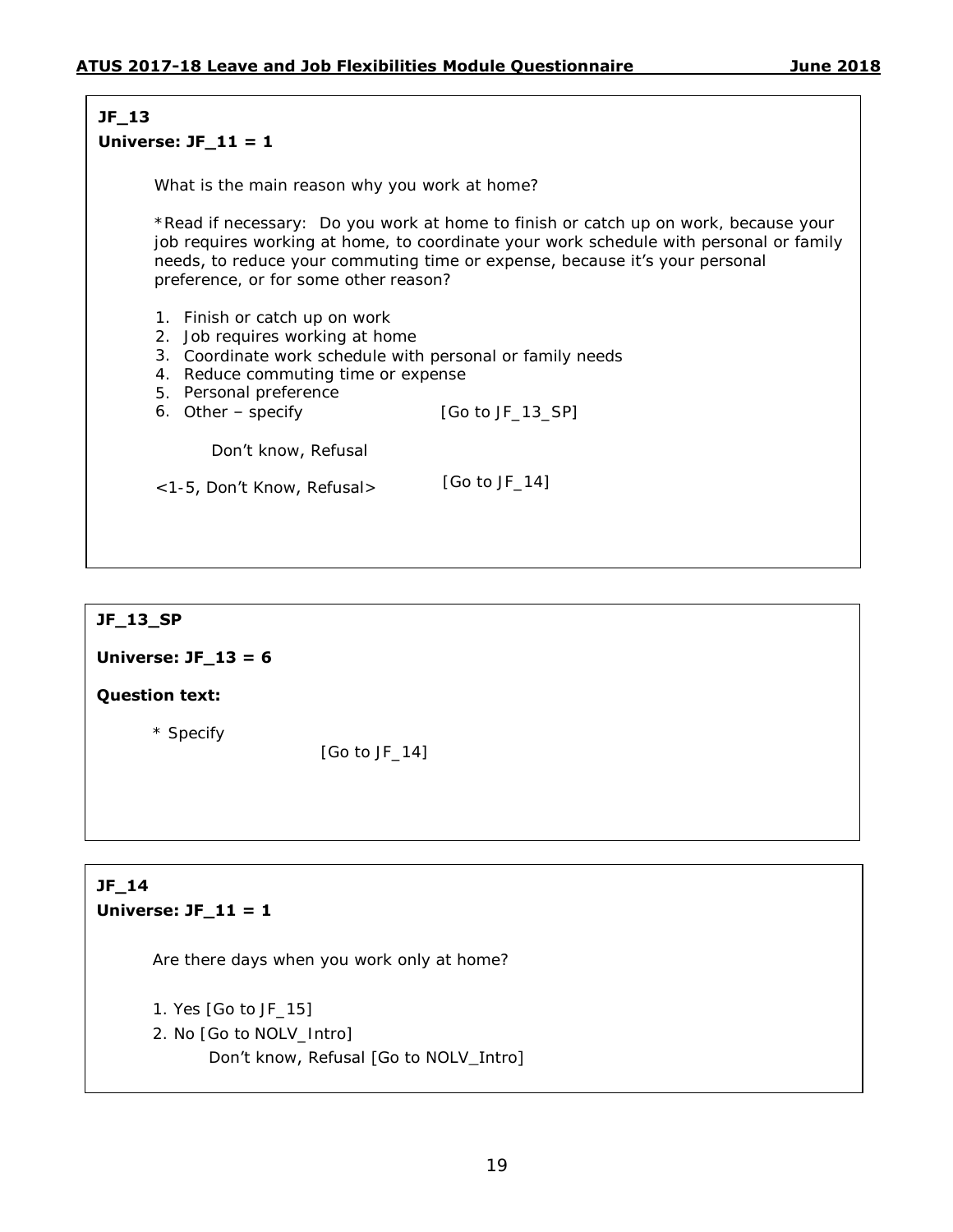### **JF\_15 Universe: JF\_14 = 1**

How often do you work only at home?

- 1. 5 or more days a week
- 2. 3 to 4 days a week
- 3. 1 to 2 days a week
- 4. At least once a week
- 5. Once every 2 weeks
- 6. Once a month
- 7. Less than once a month

## Don't know, Refusal

[Go to NOLV\_Intro]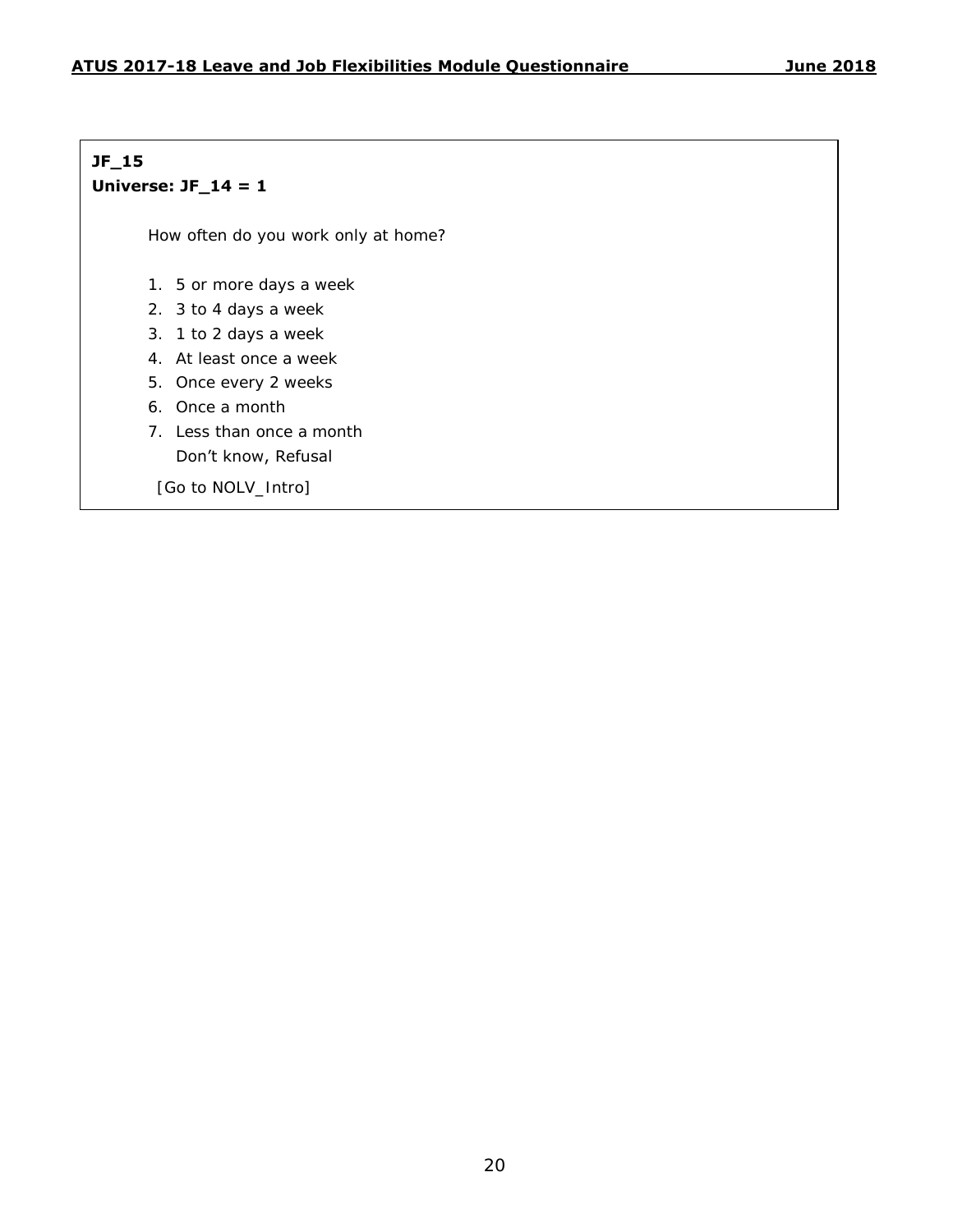## Section 5: Non-use of Leave

The next set of questions collects information about times when workers needed to take leave from work but could not, the reason(s) for which they needed to take leave but did not, and the reason(s) why they did not take leave.

## **NOLV\_Intro Universe: PAID\_Intro = 1 Question text:** The next few questions are about times when you may have needed to take off from work but could not. \* Enter 1 to [Go to NOLV]

#### **NOLV**

#### **Universe: PAID\_Intro = 1**

#### **Question text:**

During the past month, that is from last [fill = ONE MONTH AGO] through yesterday, were there times when you needed to take off from work but DID NOT?

1. Yes

[Go to NEEDLV]

2. No

Don't Know/Refusal

[Go to END]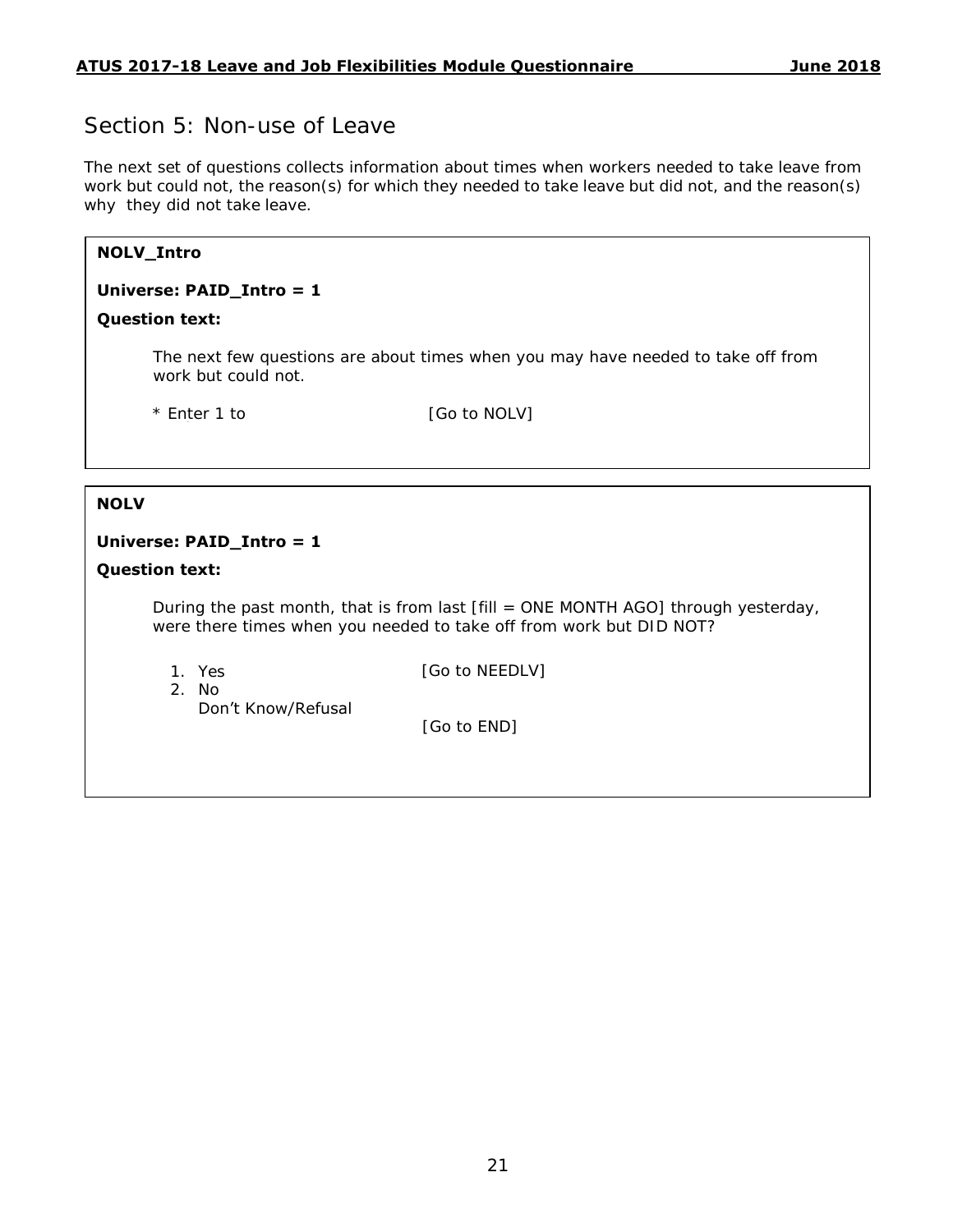#### **NEEDLV**

#### **Universe: NOLV = 1**

Why did you need to take off work?

\*Mark all that apply.

\*Read if necessary: Did you need time off work for your own illness or medical care, the illness or medical care of a family member, childcare other than for illness,

- 1. Own illness or medical care
- 2. Illness or medical care of another family member
- 3. Childcare, other than for illness
- 4. Eldercare
- 5. Vacation
- 6. Errands or personal reasons
- 
- 7. Birth or adoption of a child<br>8. Other specify [Go to NEEDLV\_SP] Don't Know/Refused

 $\langle$  1-7, Don't Know/Refusal> [If PAID=1 or Unpaid = 1, Go to RSNNO, Otherwise Go to End}

#### **NEEDLV\_SP**

#### **Universe: NEEDLV = 8**

#### **Question text:**

\* Specify

[If PAID=1 or UNPAID=1 go to RSNNO]